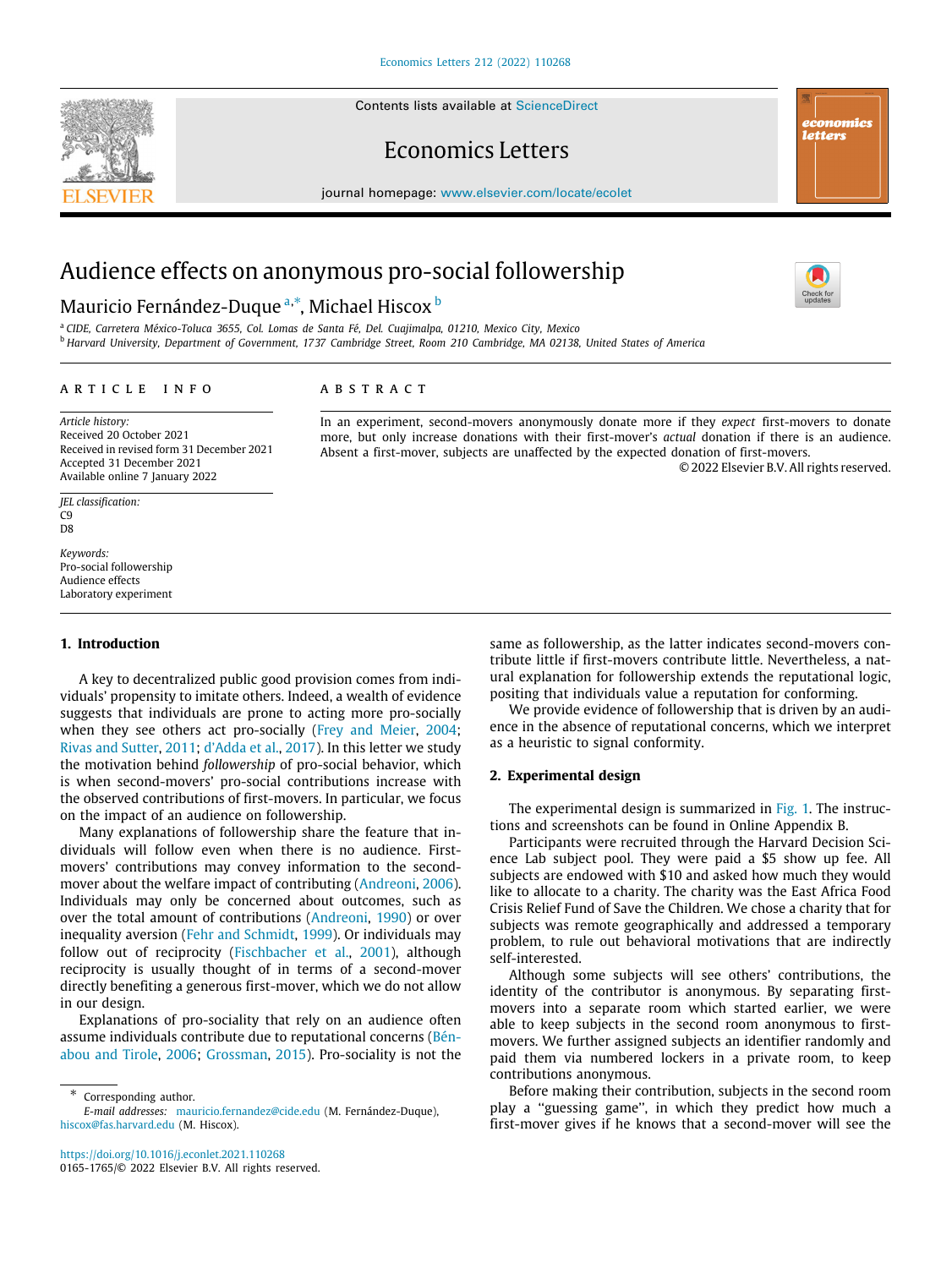

<span id="page-1-0"></span>contribution before making her own contribution. Subjects are told that they are incentivized for accuracy.

Subjects in the second room are randomly assigned to one of three treatments. In the *isolated contributor* condition, the subjects make their allocation decision without observing the contribution of a first-mover beforehand. The other two treatments consisted of *second-movers*, who observe the contribution of a first-mover before making their own. One group of secondmovers makes their contribution privately—no subject observes what they contributed. The other group of second-movers knows that their contribution, and that of her assigned first-mover – although not their identities – will be observed by an audience that consists of three first-movers who have no more decisions to make in the experimental session.

# **3. Results**

Summary statistics and tests for balance can be found in Online Appendix A, and the data can be found in [Fernández-](#page-3-9)[Duque and Hiscox](#page-3-9) [\(2021\)](#page-3-9). Isolated contributors contributed \$3.22 on average. Second-movers on average contributed \$5 without an audience, and \$4.44 with an audience.

[Fig.](#page-2-0) [2](#page-2-0) graphically presents the main results of the paper. The graphs plot the contribution of second-movers given the contribution of the first-mover. There are two collections of graphs: the left-hand side and the right hand collections include, respectively, second-movers without and with an audience. Each collection of graphs includes four graphs: the first three consist of each of the terciles of the second-movers' predicted contribution of the first-movers, and the fourth contains the full treatment group. The regression estimates of each treatment group is presented in the first two columns of [Table](#page-2-1) [1](#page-2-1), controlling for second-movers' predictions of first-movers' contributions.

Notice that second-movers respond negatively (although insignificantly) to the first-mover's contribution when there is no audience, and respond positively (and significantly) when there is an audience, contributing on average an extra 21 cents for every additional dollar the first-mover contributes. Column 3 of [Table](#page-2-1) [1](#page-2-1) shows that these contrasting reactions wash out in the aggregate, and column 4 uses a difference-in-difference specification to show that the difference in reactions between second-movers with and without an audience is statistically significant.

All second-movers respond positively to the predicted contribution of the first-movers. This can be seen in the fitted lines increasing across terciles in [Fig.](#page-2-0) [2](#page-2-0), and by the positive and statistically significant *Prediction of First-Mover's Contribution* in the four columns of [Table](#page-2-1) [1.](#page-2-1) Note that the coefficients are close to 1.

Second-movers give more than isolated contributors in the aggregate, as well as among the top two-thirds of predicted contributions. To see this, note that [Fig.](#page-2-0) [2](#page-2-0) includes a horizontal line at 3.22, the average contribution of isolated contributors. This line is below the fitted lines of the second tercile, the third tercile, and the whole subsample for both collection of graphs. A more formal comparison can be seen in the first column of [Table](#page-2-2) [2](#page-2-2), which compares the contribution levels of isolated contributors with those of second-movers. Second-movers contribute 1.42 dollars more on average.

[Table](#page-2-2) [2](#page-2-2) further shows that isolated contributors' contributions are not positively related with what they expect a firstmover would contribute, as reflected in the insignificant coefficient of column 2. Column 3 of [Table](#page-2-2) [2](#page-2-2) further shows through a difference-in-difference specification that the positive relation of second-movers to their expectation of a first-mover's contribution is statistically significantly different for second-movers than for isolated contributors.

# **4. Discussion**

Here we interpret our findings. Second-movers want to contribute what they believe first-movers contribute (perhaps a form of inequality aversion), which is why their expectation of what first-movers contribute correlates with what they themselves contribute. Isolated contributors, in contrast, have no first-movers and therefore do not respond to their expectation of first-movers. Without an audience, the first-mover's actual contribution does not much influence second-movers' beliefs over first-movers' contributions. This seems intuitive, as the first-mover is a single draw, of whom the second-mover knows little.<sup>[1](#page-1-1)</sup> In contrast, we do find followership in the presence of an audience since second-movers are driven to conform.

<span id="page-1-1"></span>We posit that reputationless conformity is a heuristic that leads to costly followership in cases in which reputation is not affected, but avoids a bad reputation in situations that falsely appeared to not have reputational stakes. Evidence consistent with this heuristics interpretation comes from experiments showing that individuals act more pro-socially in the presence of cues that bring an audience to mind (such as pictures of eyes), even when their decision is made in private ([Ekström,](#page-3-10) [2012](#page-3-10)). In contrast to this work, however, what we showed is not that pro-social contributions increase. Rather, followership increases.

Our results suggest that whether sparse social information can affect behavior depends on whether subjects think they are being observed. If individuals do not think they are observed, beliefs over the expected behavior must be changed for first-movers to impact behavior. If behavior appears to be observed, however, changing beliefs is not necessary for affecting behavior: an uninformative first-mover's behavior may affect second-movers' behavior.

### **Declaration of competing interest**

The authors declare that they have no known competing financial interests or personal relationships that could have appeared to influence the work reported in this paper.

<sup>1</sup> This also explains the contrasting findings of [Karlan and List](#page-3-11) ([2020](#page-3-11)), who find followership when the first-movers are knowledgeable and trustworthy, and those of [Bernheim and Exley](#page-3-12) ([2015\)](#page-3-12), who find reputationless followership when there are multiple first-movers. There may be other mechanisms at play in [Bernheim and Exley](#page-3-12) [\(2015\)](#page-3-12), however, since there are multiple rounds of simultaneous play.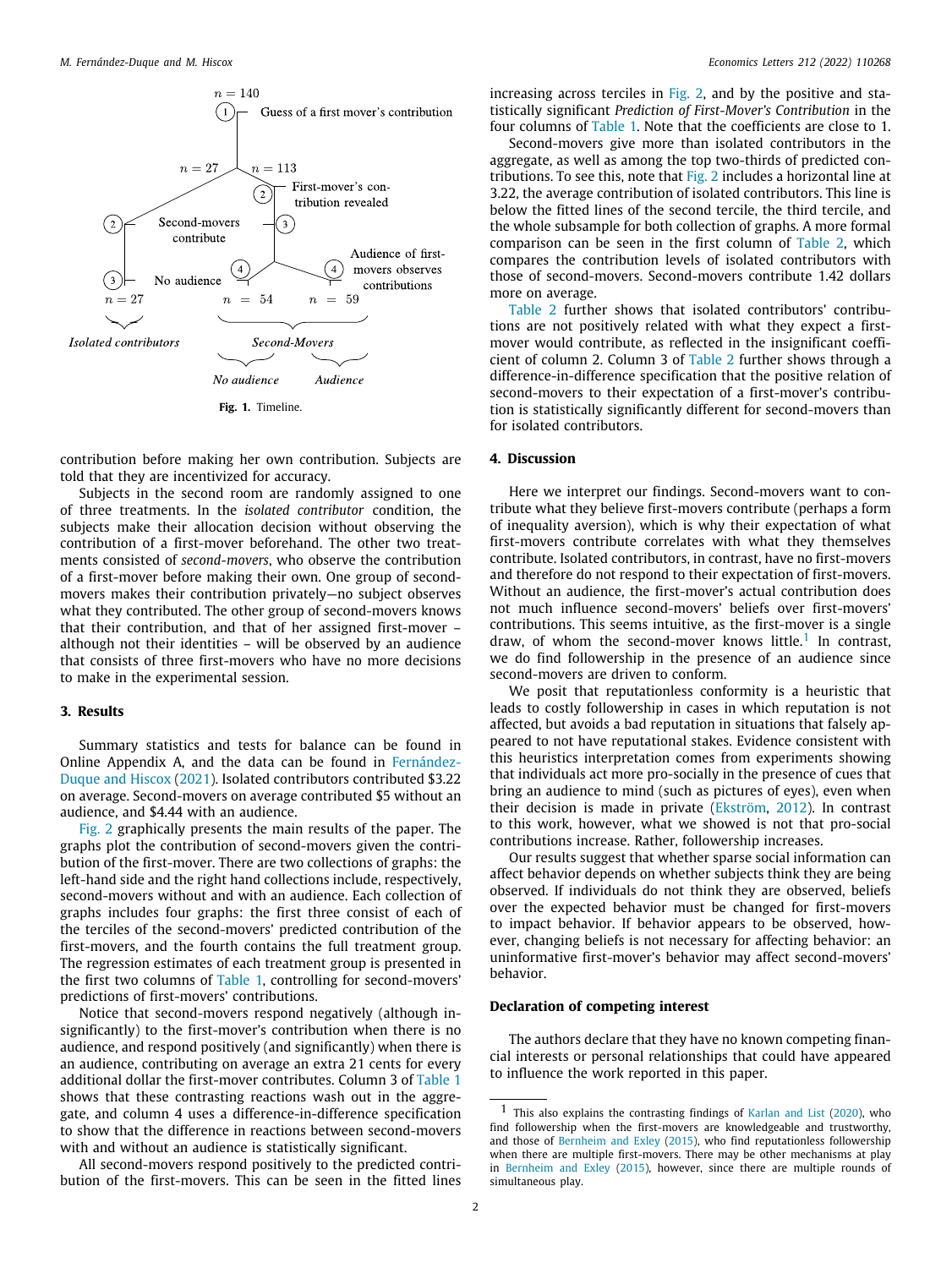

<span id="page-2-1"></span><span id="page-2-0"></span>Fig. 2. Slope of The Second-Mover's Contribution Given The First-Mover's Contribution. Horizontal bar at 3.22 is the mean contribution of isolated contributors..

| Table 1 |                                                       |  |  |  |
|---------|-------------------------------------------------------|--|--|--|
|         | There is followership only when there is an audience. |  |  |  |

|                                              | (1)          | (2)          | (3)          | (4)                  |
|----------------------------------------------|--------------|--------------|--------------|----------------------|
|                                              | Contribution | Contribution | Contribution | Contribution         |
| First-Mover's Contribution                   | $-0.144$     | $0.207**$    | 0.0469       | $-0.136$             |
|                                              | (0.143)      | (0.101)      | (0.0866)     | (0.138)              |
| Audience                                     |              |              |              | $-1.835*$<br>(0.955) |
| First-Mover's Contribution $\times$ Audience |              |              |              | $0.344**$<br>(0.169) |
| Prediction of First-Mover's Contribution     | $0.756***$   | $0.841***$   | $0.819***$   | $0.813***$           |
|                                              | (0.207)      | (0.125)      | (0.114)      | (0.112)              |
| Dep Variable Mean                            | 5            | 4.441        | 4.708        | 4.708                |
| Observations                                 | 54           | 59           | 113          | 113                  |
| $R^2$                                        | 0.339        | 0.474        | 0.375        | 0.405                |
| Second-Mover Treatment                       | No Audience  | Audience     | <b>Both</b>  | Both                 |

<span id="page-2-2"></span>Results of an OLS regression controlling for age, sex, and whether they finished college. Robust standard errors in parentheses. Only second-movers are included in the regressions, and the last row of the table indicates whether the data is restricted to second-movers with no audience, with an audience, or includes both. ∗ p< .1 ∗∗ p< .05 ∗ ∗ ∗ p< .01.

#### **Table 2**

Isolated contributors compared with second-movers.

|                                          | (1)<br>Contribution  | $\left( 2\right)$<br>Contribution | (3)<br>Contribution  |
|------------------------------------------|----------------------|-----------------------------------|----------------------|
| Second-Mover With An Audience            | $1.421**$<br>(0.669) |                                   | $-1.760$<br>(1.297)  |
| Prediction of First-Mover's Contribution |                      | 0.174<br>(0.274)                  | 0.209<br>(0.249)     |
| Audience $\times$ Prediction             |                      |                                   | $0.606**$<br>(0.274) |
| Dep Variable Mean                        | 4.421                | 3.222                             | 4.421                |
| Observations                             | 140                  | 27                                | 140                  |
| $R^2$                                    | 0.058                | 0.121<br>Isolated                 | 0.357                |
| Treatment groups                         | All                  | Contributor                       | All                  |

Results of an OLS regression controlling for age, sex, and whether they finished college. Robust standard errors in parentheses. The last row of the table indicates the treatment groups that are included in the regression.  $* p < .1$  \*\*  $p < .05$  \*\*\*  $p < .01$ .